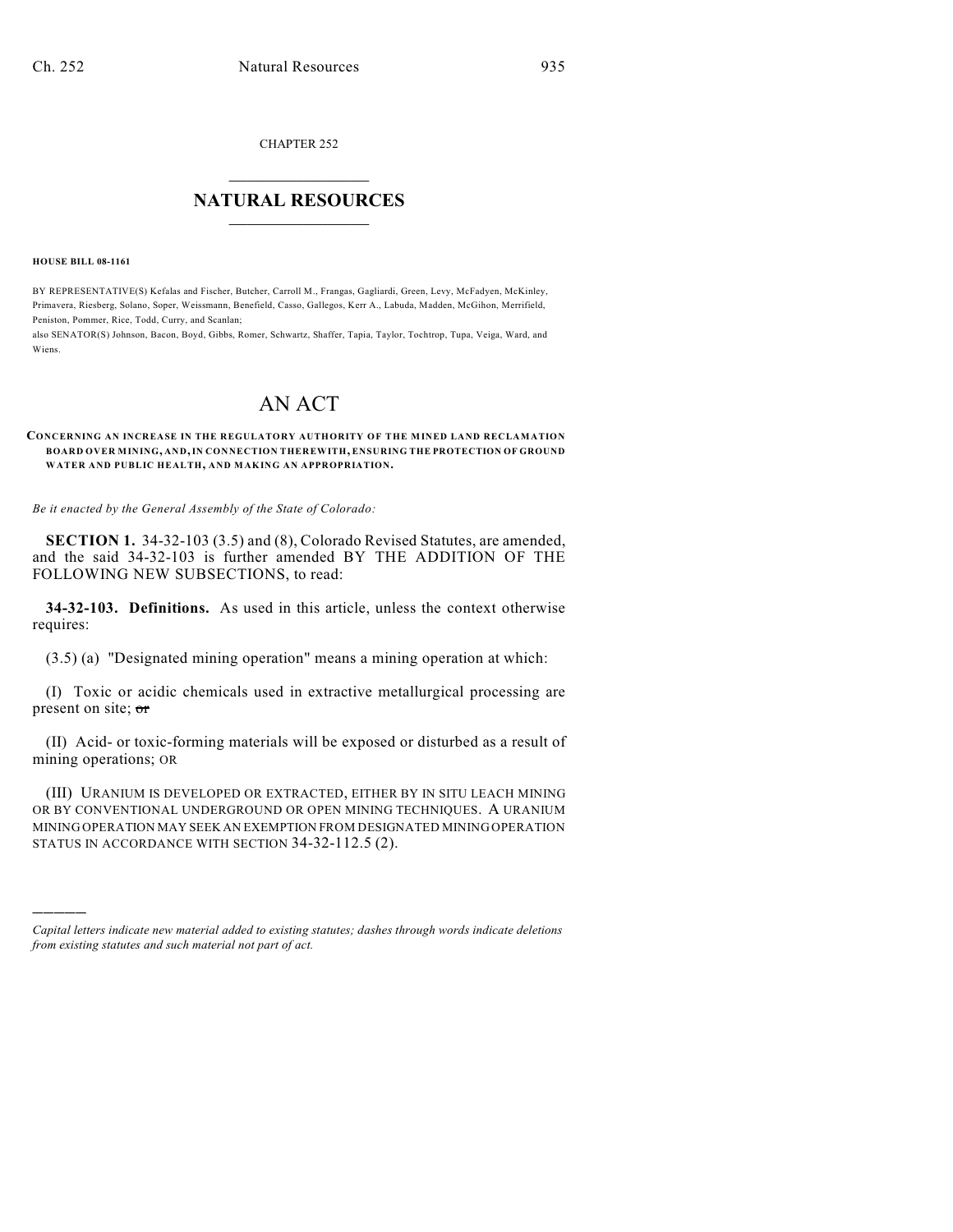936 Natural Resources Ch. 252

(b) The various types of designated mining operations are identified in section 34-32-112.5. EXCEPT AS PROVIDED IN SUBPARAGRAPH (III) OF PARAGRAPH (a) OF THIS SUBSECTION  $(3)$ , such mining operations exclude operations which THAT do not use toxic or acidic chemicals in processing for purposes of extractive metallurgy and which THAT will not cause acid mine drainage.

(5.7) "IN SITU LEACH MINING" MEANS IN SITU MINING FOR URANIUM THROUGH THE IN-PLACE DISSOLUTION OF MINERAL COMPONENTS OF AN ORE DEPOSIT BY CAUSING A CHEMICAL LEACHING SOLUTION, USUALLY AQUEOUS, TO PENETRATE OR TO BE PUMPED DOWN WELLS THROUGH THE ORE BODY AND THEN REMOVING THE MINERAL-CONTAINING SOLUTION FOR DEVELOPMENT OR EXTRACTION OF THE MINERAL VALUES.

(5.8) "IN SITU MINING" MEANS THE IN-PLACE DEVELOPMENT OR EXTRACTION OF A MINERAL BY MEANS OTHER THAN OPEN MINING OR UNDERGROUND MINING.

(8) "Mining operation" means the development or extraction of a mineral from its natural occurrences on affected land. The term "MINING OPERATION" includes, but is not limited to, open mining, and IN SITU MINING, IN SITU LEACH MINING, surface operation OPERATIONS, and the disposal of refuse from underground and MINING, in situ mining, AND IN SITU LEACH MINING. The term "MINING OPERATION" ALSO includes the following operations on affected lands: Transportation; concentrating; milling; evaporation; and other processing. The term "MINING OPERATION" does not include: The exploration and extraction of natural petroleum in a liquid or gaseous state by means of wells or pipe; the development or extraction of coal; the extraction of geothermal resources; smelting, refining, cleaning, preparation, transportation, and other off-site operations not conducted on affected land; OR THE EXTRACTION OF CONSTRUCTION MATERIAL WHERE THERE IS NO DEVELOPMENT OR EXTRACTION OF ANY MINERAL.

**SECTION 2.** The introductory portion to 34-32-110 (2) (a), Colorado Revised Statutes, is amended to read:

**34-32-110. Limited impact operations - expedited process.** (2) (a) Any person desiring to conduct mining operations on less than ten acres, which mining operations will result in the extraction of less than seventy thousand tons of mineral or overburden per calendar year, prior to commencement of mining, shall file with the office, on a form approved by the board, an application for a permit to conduct mining operations; EXCEPT THAT APPLICATIONS FOR IN SITU LEACH MINING SHALL BE FILED PURSUANT TO SECTION 34-32-112.5 (3) (d). This application shall contain the following:

**SECTION 3.** 34-32-112 (2), Colorado Revised Statutes, is amended BY THE ADDITION OF THE FOLLOWING NEW PARAGRAPHS to read:

**34-32-112. Application for reclamation permit - changes in permits - fees notice.** (2) The application forms shall state:

(i) FOR IN SITU LEACH MINING OPERATIONS, A CERTIFICATION BY THE APPLICANT THAT NO VIOLATIONS EXIST AS DESCRIBED IN SECTION 34-32-115 (5) (d). IF THE APPLICANT IS NOT ABLE TO SO CERTIFY, THE APPLICANT SHALL DESCRIBE THE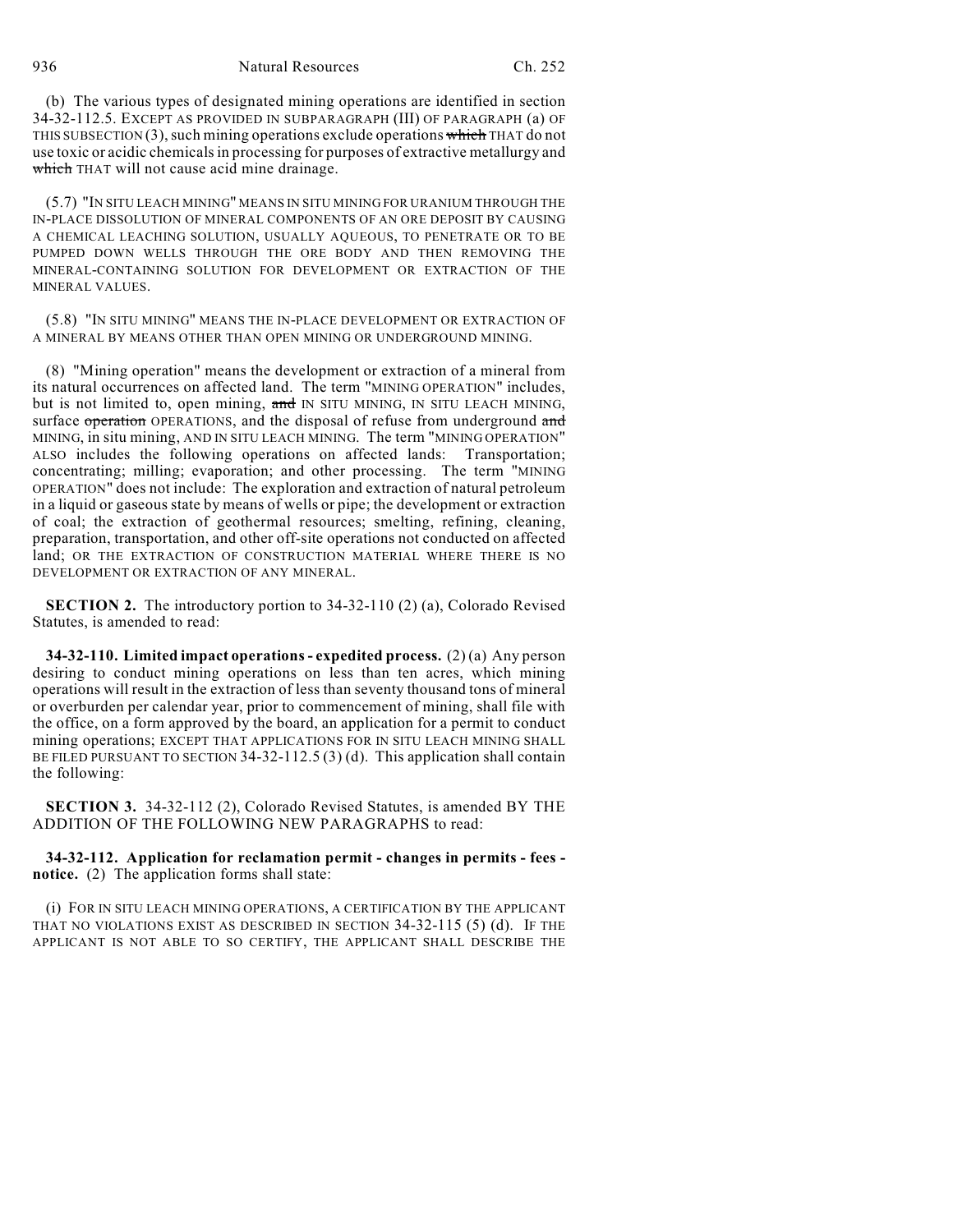CIRCUMSTANCES AS MAY BE RELEVANT TO SECTION 34-32-115 (5) (d) AND PROVIDE THE BOARD OR OFFICE ANY ADDITIONAL INFORMATION REASONABLY REQUESTED REGARDING ANY SUCH CIRCUMSTANCES.

(j) FOR IN SITU LEACH MINING OPERATIONS, A DESCRIPTION OF AT LEAST FIVE IN SITU LEACH MINING OPERATIONS THAT DEMONSTRATES THE ABILITY OF THE APPLICANT TO CONDUCT THE PROPOSED MINING OPERATION WITHOUT ANY LEAKAGE, VERTICAL OR LATERAL MIGRATION, OR EXCURSION OF ANY LEACHING SOLUTIONS OR GROUND-WATER-CONTAINING MINERALS, RADIONUCLIDES, OR OTHER CONSTITUENTS MOBILIZED, LIBERATED, OR INTRODUCED BY THE IN SITU LEACH MINING PROCESS INTO ANY GROUND WATER OUTSIDE OF THE PERMITTED IN SITU LEACH MINING AREA. THE FACT THAT THE APPLICANT WAS NOT INVOLVED IN ANY OF THE FIVE OPERATIONS SHALL NOT PRECLUDE THE APPLICANT FROM MAKING THE DEMONSTRATION REQUIRED BY THIS PARAGRAPH (j).

**SECTION 4.** 34-32-112 (10) (c), Colorado Revised Statutes, is amended to read:

**34-32-112. Application for reclamation permit - changes in permits - fees notice.** (10) (c) In addition, the applicant shall mail a copy of such notice immediately after first publication to all owners of record of the surface rights of the affected land, to the owners of record of immediately adjacent lands, TO THE OWNERS OF RECORD OF LANDS WITHIN THREE MILES OF AFFECTED LAND FOR IN SITU LEACH MINING OPERATIONS, and to any other persons who are owners of record that may be designated by the board that might be affected by the proposed mining operation. Proof of such notice and mailing, such as certified mail with return receipt requested where possible, shall be provided to the board or the office and become part of the application.

**SECTION 5.** 34-32-112.5, Colorado Revised Statutes, is amended BY THE ADDITION OF A NEW SUBSECTION to read:

**34-32-112.5. Designated mining operation - rules.** (5) (a) AN APPLICATION FOR AN IN SITU LEACH MINING OPERATION SHALL INCLUDE A BASELINE SITE CHARACTERIZATION AND A PLAN FOR ONGOING MONITORING OF THE AFFECTED LAND AND AFFECTED SURFACE AND GROUND WATER. PRIOR TO SUBMITTING AN APPLICATION, THE PROSPECTIVE APPLICANT SHALL CONFER WITH THE OFFICE CONCERNING THE BASELINE CHARACTERIZATION AND PLAN FOR ONGOING MONITORING OF THE AFFECTED LAND AND AFFECTED SURFACE AND GROUND WATER. THE BOARD OR THE OFFICE MAY RETAIN AN INDEPENDENT THIRD-PARTY PROFESSIONAL EXPERT TO OVERSEE BASELINE SITE CHARACTERIZATION, MONITOR FIELD OPERATIONS, OR REVIEW ANY PORTION OF THE INFORMATION COLLECTED, DEVELOPED, OR SUBMITTED BY AN APPLICANT OR PROSPECTIVE APPLICANT PURSUANT TO THIS SUBSECTION (5). THE PROSPECTIVE APPLICANT SHALL PAY THE REASONABLE COSTS INCURRED BY THE BOARD OR OFFICE AND THE EXPERT SELECTED BY THE BOARD OR OFFICE; EXCEPT THAT THE BOARD OR OFFICE SHALL DEFINE THE SCOPE OF WORK TO BE ACCOMPLISHED BY THE EXPERT AND SHALL REVIEW AND APPROVE ALL INVOICES TO BE PAID BY THE PROSPECTIVE APPLICANT. THE PROSPECTIVE APPLICANT MAY OBJECT TO THE SELECTION OF ANY SUCH EXPERT IF THE PROSPECTIVE APPLICANT HAS KNOWLEDGE OR INFORMATION THAT THE EXPERT LACKS THE PROFESSIONAL QUALIFICATIONS TO ACCOMPLISH THE SCOPE OF WORK, HAS A CONFLICT OF INTEREST WITH THE PROSPECTIVE APPLICANT OR THE PROJECT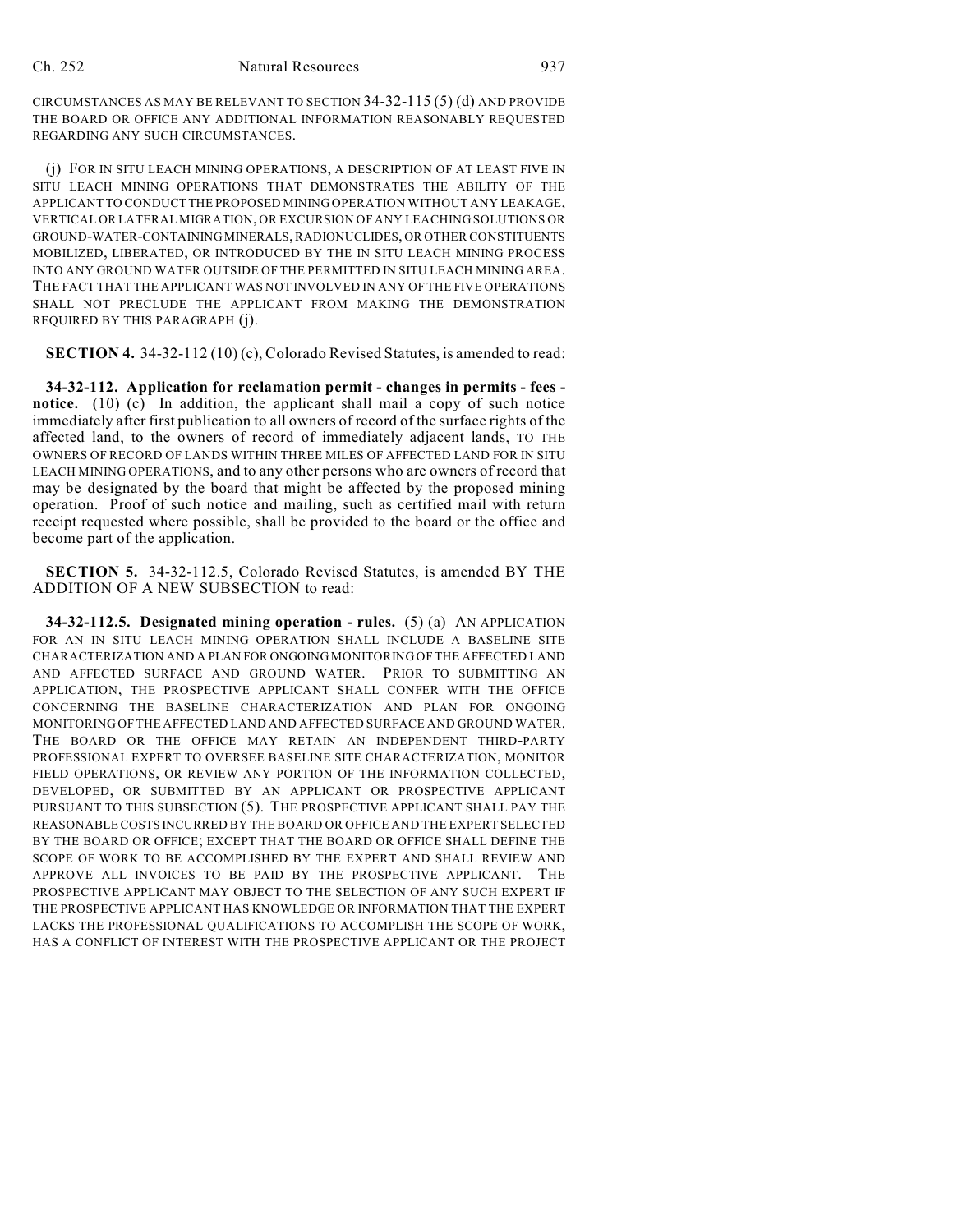938 Natural Resources Ch. 252

THAT WILL BE THE SUBJECT OF THE APPLICATION, OR HAS A BIAS THAT COULD INFLUENCE THE OBJECTIVITY OF THE WORK TO BE ACCOMPLISHED. IF THE BOARD OR OFFICE CONCURS WITH THE PROSPECTIVE APPLICANT, A NEW EXPERT SHALL BE SELECTED BY THE BOARD OR OFFICE.

(b) PRIOR TO SUBMITTING AN APPLICATION, A PROSPECTIVE APPLICANT FOR IN SITU LEACH MINING SHALL DESIGN AND CONDUCT A SCIENTIFICALLY DEFENSIBLE GROUND WATER, SURFACE WATER, AND ENVIRONMENTAL BASELINE CHARACTERIZATION AND MONITORING PLAN FOR THE PROPOSED MINING OPERATION. THIS PLAN SHALL BE DESIGNED IN SUCH A MANNER AS TO:

(I) THOROUGHLY CHARACTERIZE PREMINING SITE CONDITIONS;

(II) DETECT ANY SUBSURFACE EXCURSIONS OF GROUND WATER CONTAINING CHEMICALS USED IN OR MOBILIZED BY IN SITU LEACH MINING DURING THE MINING OPERATIONS; AND

(III) EVALUATE THE EFFECTIVENESS OF POSTMINING RECLAMATION AND GROUND WATER RECLAMATION PLANS.

(c) THE DESIGN AND OPERATION OF THE BASELINE CHARACTERIZATION AND MONITORING PLAN FOR IN SITU LEACH MINING, TOGETHER WITH ALL INFORMATION COLLECTED IN ACCORDANCE WITH THE PLAN, SHALL BE A MATTER OF PUBLIC RECORD REGARDLESS OF WHETHER SUCH ACTIVITIES ARE CONDUCTED PURSUANT TO A NOTICE OF INTENT TO CONDUCT PROSPECTING OPERATIONS UNDER SECTION 34-32-113.

(d) (I) NOTWITHSTANDING SECTION 34-32-103 (6), IN THE CASE OF IN SITU LEACH MINING, RECLAMATION OF GROUND WATER SHALL BEGIN IN ACCORDANCE WITH THE RECLAMATION PLAN APPROVED BY THE BOARD IMMEDIATELY WHEN EITHER OF THE FOLLOWING OCCUR:

(A) DETECTION PURSUANT TO THE BASELINE CHARACTERIZATION AND MONITORING PLAN APPROVED BY THE BOARD OF ANY SUBSURFACE EXCURSION OF GROUND WATER OUTSIDE OF THE AFFECTED LAND CONTAINING CHEMICALS USED IN OR MOBILIZED BY IN SITU LEACH MINING DURING THE MINING OPERATIONS OR GROUND WATER OUTSIDE OF THE AFFECTED LAND THAT OTHERWISE FAILS TO MEET THE STANDARDS ESTABLISHED IN SECTION 34-32-116 (8);

(B) CESSATION OF PRODUCTION OPERATIONS.

(II) IF THE OPERATOR PLANS TO CEASE OPERATION ON A TEMPORARY BASIS, THE OPERATOR SHALL NOTIFY THE BOARD AT LEAST THIRTY DAYS PRIOR TO SUCH TEMPORARY CESSATION SETTING FORTH BOTH THE REASONS FOR THE TEMPORARY CESSATION AND THE EXPECTED DURATION OF THE TEMPORARY CESSATION. THE OPERATOR SHALL MAINTAIN A GROUND WATER MONITORING AND PUMPING REGIME SATISFACTORY TO THE BOARD DURING ANY PERIOD OF TEMPORARY CESSATION OF OPERATIONS. IF, IN THE JUDGMENT OFTHE BOARD, THE EXPECTED DURATION OF ANY TEMPORARY CESSATION WILL BE OF SUCH LENGTH THAT THE BOARD BELIEVES THAT GROUND WATER RECLAMATION SHOULD COMMENCE, IT SHALL SO ORDER.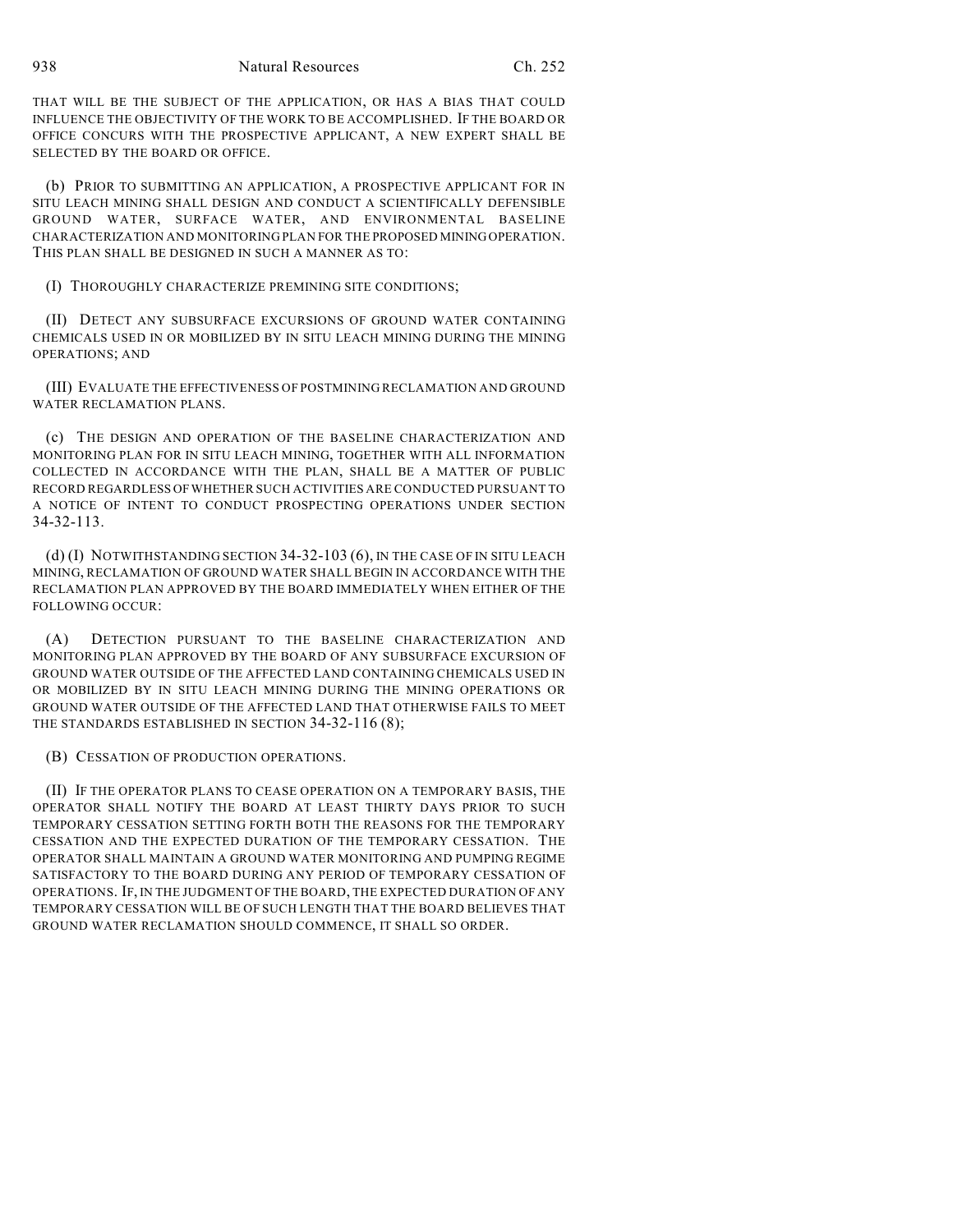**SECTION 6.** 34-32-115 (2), Colorado Revised Statutes, is amended, and the said 34-32-115 is further amended BY THE ADDITION OF A NEW SUBSECTION, to read:

**34-32-115. Action by board - appeals.** (2) Prior to the holding of any such hearing, the board or the office shall provide notice to any person previously filing a protest or petition for a hearing or statement in support of an application pursuant to section 34-32-114 and shall publish notice of the time, date, and location of the hearing in a newspaper of general circulation in the locality of the proposed mining operation once a week for two consecutive weeks immediately prior to the hearing. The hearing shall be conducted as a proceeding pursuant to article 4 of title 24, C.R.S. A final decision on the application shall be made within one hundred twenty days of AFTER the receipt of the application. In the event of complex applications, serious unforeseen circumstances, or significant snow cover on the affected land that prevents a necessary on-site inspection, the board or the office may reasonably extend the maximum time sixty days. IN THE EVENT OF IN SITU LEACH MINING OPERATIONS, A FINAL DECISION ON THE APPLICATION WILL BE MADE WITHIN TWO HUNDRED FORTY DAYS.

(5) (a) THE BOARD OR THE OFFICE MAY DENY A PERMIT FOR IN SITU LEACH MINING OPERATIONS BASED ON SCIENTIFIC OR TECHNICAL UNCERTAINTY ABOUT THE FEASIBILITY OF RECLAMATION AND SHALL DENY SUCH A PERMIT IF THE APPLICANT FAILS TO DEMONSTRATE THAT RECLAMATION CAN AND WILL BE ACCOMPLISHED IN COMPLIANCE WITH THIS ARTICLE, INCLUDING THE PROTECTION OF GROUND WATER AND OTHER ENVIRONMENTAL RESOURCES AND HUMAN HEALTH.

(b) THE BOARD OR THE OFFICE SHALL DENY A PERMIT FOR IN SITU LEACH MINING IF THE APPLICANT FAILS TO DEMONSTRATE BY SUBSTANTIAL EVIDENCE THAT IT WILL RECLAIM ALL AFFECTED GROUND WATER FOR ALL WATER QUALITY PARAMETERS THAT ARE SPECIFICALLY IDENTIFIED IN THE BASELINE SITE CHARACTERIZATION, OR IN THE STATEWIDE RADIOACTIVE MATERIALS STANDARDS OR TABLES 1 THROUGH 4 OF THE BASIC STANDARDS FOR GROUND WATER AS ESTABLISHED BY THE COLORADO WATER QUALITY CONTROL COMMISSION, TO EITHER OF THE FOLLOWING:

(I) PREMINING BASELINE WATER QUALITY OR BETTER, AS ESTABLISHED BY THE BASELINE SITE CHARACTERIZATION CONDUCTED PURSUANT TO SECTION 34-32-112.5  $(5)$ ; OR

(II) THAT QUALITY WHICH MEETS THE STATEWIDE RADIOACTIVE MATERIALS STANDARDS AND THE MOST STRINGENT CRITERIA SET FORTH IN TABLES 1 THROUGH 4 OF THE BASIC STANDARDS FOR GROUND WATER AS ESTABLISHED BY THE COLORADO WATER QUALITY CONTROL COMMISSION.

(c) THE BOARD OR THE OFFICE MAY DENY A PERMIT FOR IN SITU LEACH MINING IF THE EXISTING OR REASONABLY FORESEEABLE POTENTIAL FUTURE USES FOR ANY POTENTIALLY AFFECTED GROUND WATER, WHETHER CLASSIFIED OR UNCLASSIFIED PURSUANT TO SECTION 25-8-203, C.R.S., INCLUDES DOMESTIC OR AGRICULTURAL USES, AND THE BOARD DETERMINES THE IN SITU LEACH MINING WILL ADVERSELY AFFECT THE SUITABILITY OF THE GROUND WATER FOR SUCH USES.

(d) THE BOARD OR THE OFFICE MAY DENY OR REVOKE A PERMIT FOR IN SITU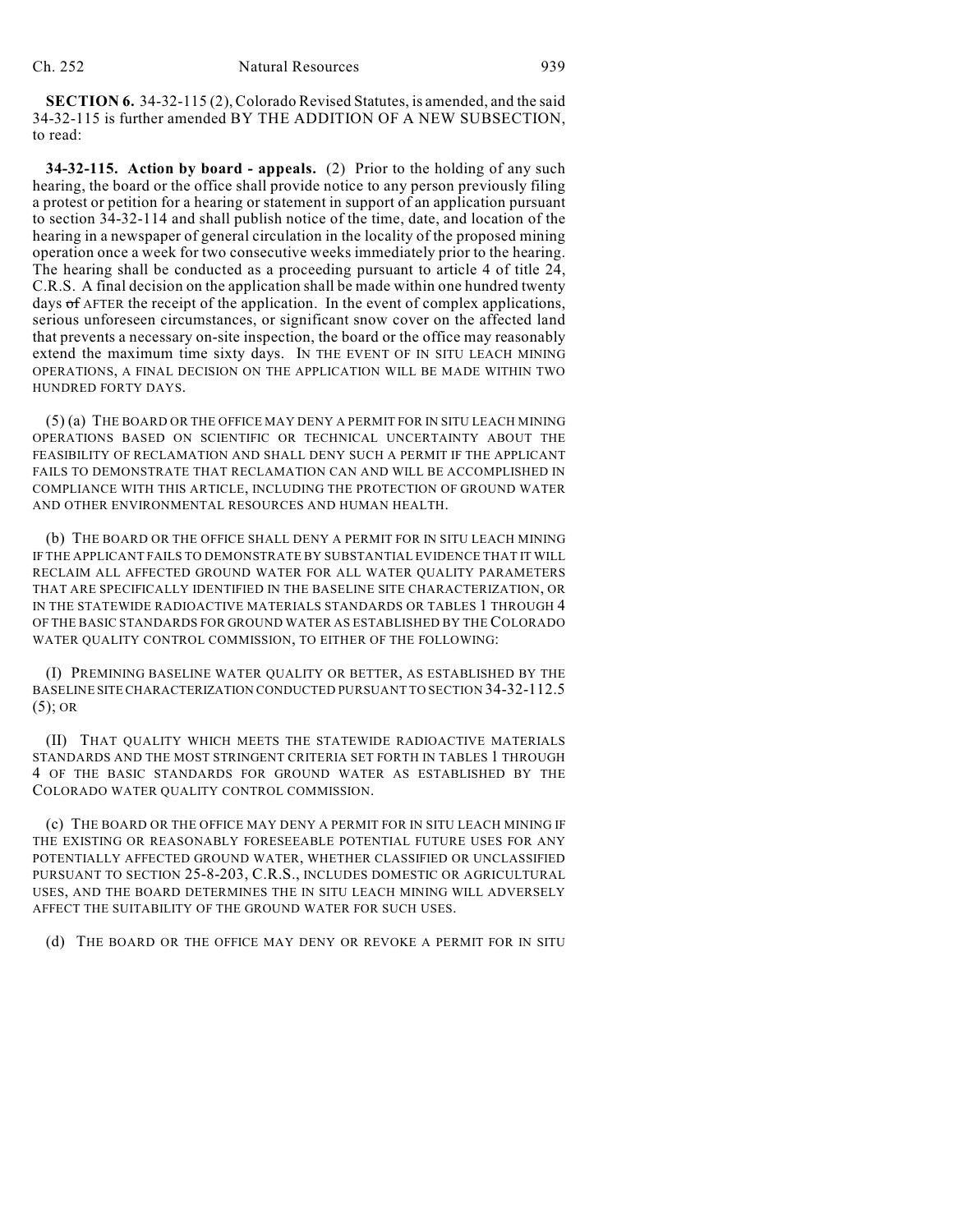## LEACH MINING IF:

(I) THE APPLICANT, AN AFFILIATE, OFFICER, OR DIRECTOR OF THE APPLICANT, THE OPERATOR, OR THE CLAIM HOLDER HAS DEMONSTRATED A PATTERN OF WILLFUL VIOLATIONS OF THE ENVIRONMENTAL PROTECTION REQUIREMENTS OF THIS ARTICLE, RULES PROMULGATED PURSUANT TO THIS ARTICLE, A PERMIT ISSUED PURSUANT TO THIS ARTICLE, OR AN ANALOGOUS LAW, RULE, OR PERMIT ISSUED BY ANOTHER STATE OR THE UNITED STATES AS DISCLOSED IN THE APPLICATION PURSUANT TO SECTION 34-32-112 (2) (i);

(II) (A) EXCEPT AS SPECIFIED IN SUB-SUBPARAGRAPH (B) OF THIS SUBPARAGRAPH (II), THE APPLICANT OR ANY AFFILIATE, OFFICER, OR DIRECTOR OF THE APPLICANT HAS IN THE TEN YEARS PRIOR TO SUBMISSION OF THE APPLICATION VIOLATED THE ENVIRONMENTAL PROTECTION REQUIREMENTS OF THIS ARTICLE, RULES PROMULGATED PURSUANT TO THIS ARTICLE, A PERMIT ISSUED PURSUANT TO THIS ARTICLE, OR AN ANALOGOUS LAW, RULE, OR PERMIT ISSUED BY ANOTHER STATE OR THE UNITED STATES AS DISCLOSED IN THE APPLICATION PURSUANT TO SECTION 34-32-112 (2) (i).

(B) THE BOARD OR OFFICE MAY ISSUE OR REINSTATE A PERMIT IF THE APPLICANT SUBMITS PROOF THAT THE VIOLATION REFERRED TO IN SUB-SUBPARAGRAPH (A) OF THIS SUBPARAGRAPH (II) HAS BEEN CORRECTED OR MAY CONDITIONALLY ISSUE OR REINSTATE A PERMIT IF THE VIOLATION IS IN THE PROCESS OF BEING CORRECTED TO THE SATISFACTION OF THE BOARD OR IF THE APPLICANT SUBMITS PROOF THAT THE APPLICANT HAS FILED AND IS PRESENTLY PURSUING A DIRECT ADMINISTRATIVE OR JUDICIAL APPEAL TO CONTEST THE VALIDITY OF THE ALLEGED VIOLATION. FOR PURPOSES OF THIS SUB-SUBPARAGRAPH (B), A DIRECT ADMINISTRATIVE OR JUDICIAL APPEAL TO CONTEST THE VALIDITY OF THE ALLEGED VIOLATION SHALL NOT INCLUDE AN APPEAL OF AN APPLICANT'S RELATIONSHIP TO AN AFFILIATE. IF THE VIOLATION IS NOT SUCCESSFULLY ABATED OR IF THE VIOLATION IS UPHELD ON APPEAL, THE BOARD OR OFFICE SHALL REVOKE OR DENY THE CONDITIONAL PERMIT ISSUED OR REINSTATED PURSUANT TO THIS SUB-SUBPARAGRAPH (B).

**SECTION 7.** The introductory portion to 34-32-116 (7) (q) and 34-32-116 (7) (q) (III), Colorado Revised Statutes, are amended, and the said 34-32-116 is further amended BY THE ADDITION OF THE FOLLOWING NEW SUBSECTIONS, to read:

**34-32-116. Duties of operators - reclamation plans.** (7) Reclamation plans and the implementation thereof shall conform to the following general requirements:

(q) All reclamation provided for in this section shall be carried to completion by the operator with all reasonable diligence and shall be conducted concurrently with mining operations to the extent practicable, taking into consideration the mine plan, mine safety, economics, the availability of equipment and material, and other site-specific conditions relevant and unique to the affected land and to the postmining land use. Upon termination of the entire mining operation and in accordance with the reclamation plan, each phase of final reclamation shall be completed prior to the expiration of WITHIN five years after the date on which the operator advises the board that such phase has commenced, unless such period is extended by the board pursuant to section 34-32-112 (7); except that: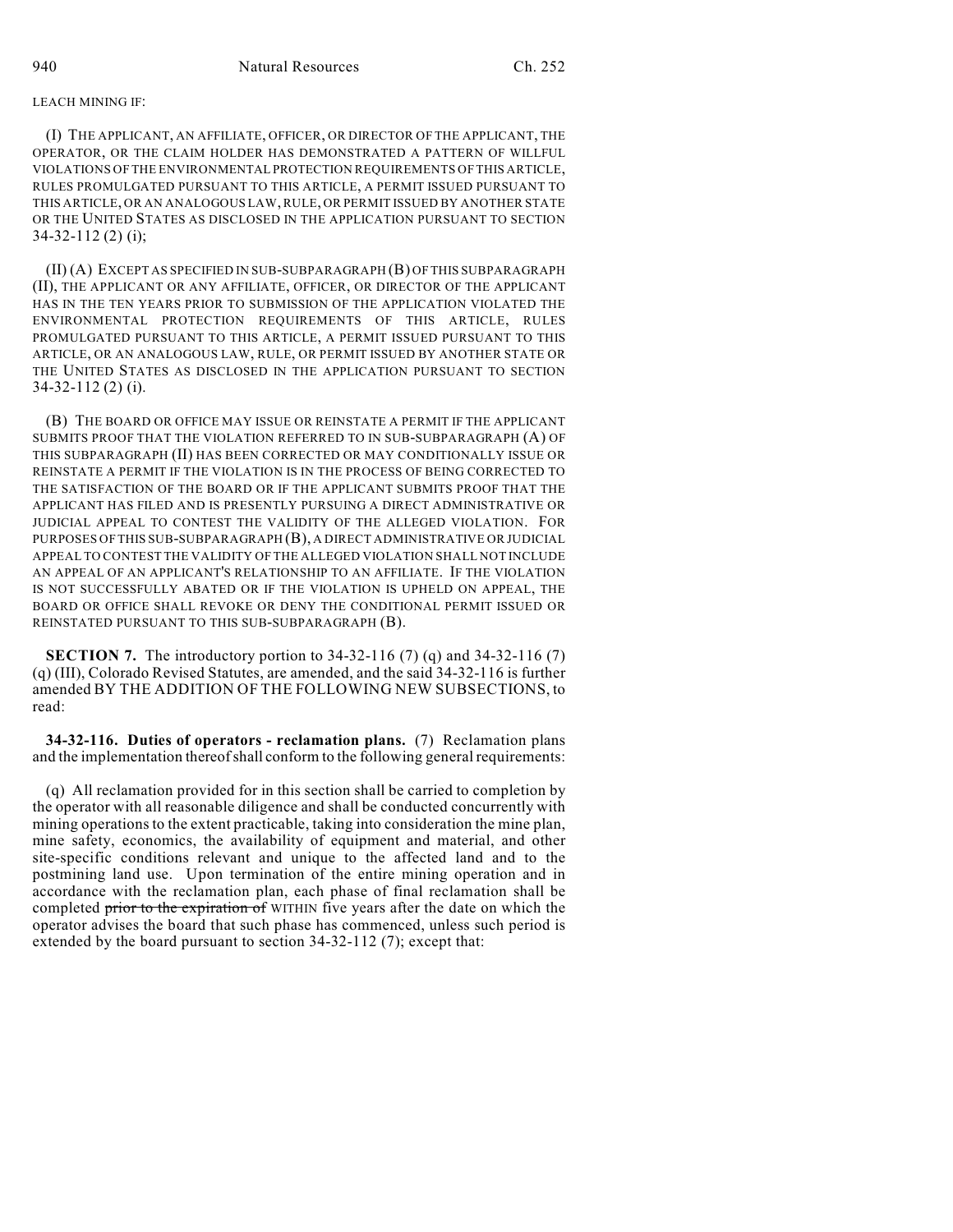## Ch. 252 Natural Resources 941

(III) (A) With the approval of the board and the owner of the land to be reclaimed, the operator may substitute land previously mined and owned by the operator not otherwise subject to reclamation under this article or, in the alternative, with the approval of the board and the owner of the land, reclamation of an equal number of acres of any lands previously mined but not owned by the operator if the operator has not previously abandoned unreclaimed mining lands. The board also has authority to grant, in the alternative, the reclamation of lesser or greater acreage so long as the cost of reclaiming such acreage is at least equivalent to the cost of reclaiming the original permit lands. If any area is so substituted, the operator shall submit a map of the substituted area, which map shall conform to all of the requirements with respect to other maps required by this article. Upon completion of reclamation of the substituted land, the operator shall be relieved of all obligations under this article with respect to the land for which substitution has been permitted.

(B) SUB-SUBPARAGRAPH (A) OF THIS SUBPARAGRAPH (III) SHALL NOT APPLY TO URANIUM OR IN SITU LEACH MINING.

(8) ALL URANIUM EXTRACTION OPERATIONS USING IN SITU LEACH MINING OR RECOVERY METHODS, INCLUDING ANY INJECTION OF ANY CHEMICALS DESIGNED TO MOBILIZE URANIUM RESOURCES, SHALL RECLAIM ALL AFFECTED GROUND WATER FOR ALL WATER QUALITY PARAMETERS THAT ARE SPECIFICALLY IDENTIFIED IN THE BASELINE SITE CHARACTERIZATION, OR IN THE STATEWIDE RADIOACTIVE MATERIALS STANDARDS OR TABLES 1 THROUGH 4 OF THE BASIC STANDARDS FOR GROUND WATER AS ESTABLISHED BY THE COLORADO WATER QUALITY CONTROL COMMISSION, TO EITHER OF THE FOLLOWING:

(a) PREMINING BASELINE WATER QUALITY OR BETTER AS ESTABLISHED BY THE BASELINE SITE CHARACTERIZATION CONDUCTED PURSUANT TO SECTION 34-32-112.5 (5); OR

(b) THAT QUALITY WHICH MEETS THE STATEWIDE RADIOACTIVE MATERIALS STANDARDS AND THE MOST STRINGENT CRITERIA SET FORTH IN TABLES 1 THROUGH 4 OF THE BASIC STANDARDS FOR GROUND WATER AS ESTABLISHED BY THE COLORADO WATER QUALITY CONTROL COMMISSION. IN ESTABLISHING, DESIGNING, AND IMPLEMENTING A GROUND WATER RECLAMATION PLAN, THE MINE OPERATOR SHALL USE BEST AVAILABLE TECHNOLOGY.

(9) OPERATORS OF IN SITU LEACH MINING OPERATIONS SHALL TAKE ALL NECESSARY STEPS TO PREVENT AND REMEDIATE ANY DEGRADATION OF PREEXISTING GROUND WATER USES DURING THE PROSPECTING, DEVELOPMENT, EXTRACTION, AND RECLAMATION PHASES OF THE OPERATION.

**SECTION 8.** 34-32-121.5, Colorado Revised Statutes, is amended to read:

**34-32-121.5. Reporting certain conditions.** Any person engaged in any A mining operation shall notify the office of any failure or imminent failure as soon as reasonably practicable after such person has knowledge of such condition, BUT FOR IN SITU LEACH MINING OPERATIONS IN NO EVENT MORE THAN TWENTY-FOUR HOURS AFTER THE DISCOVERY OF SUCH FAILURE OR AN IMMINENT FAILURE, of: Any impoundment, embankment, or slope that poses a reasonable potential for danger